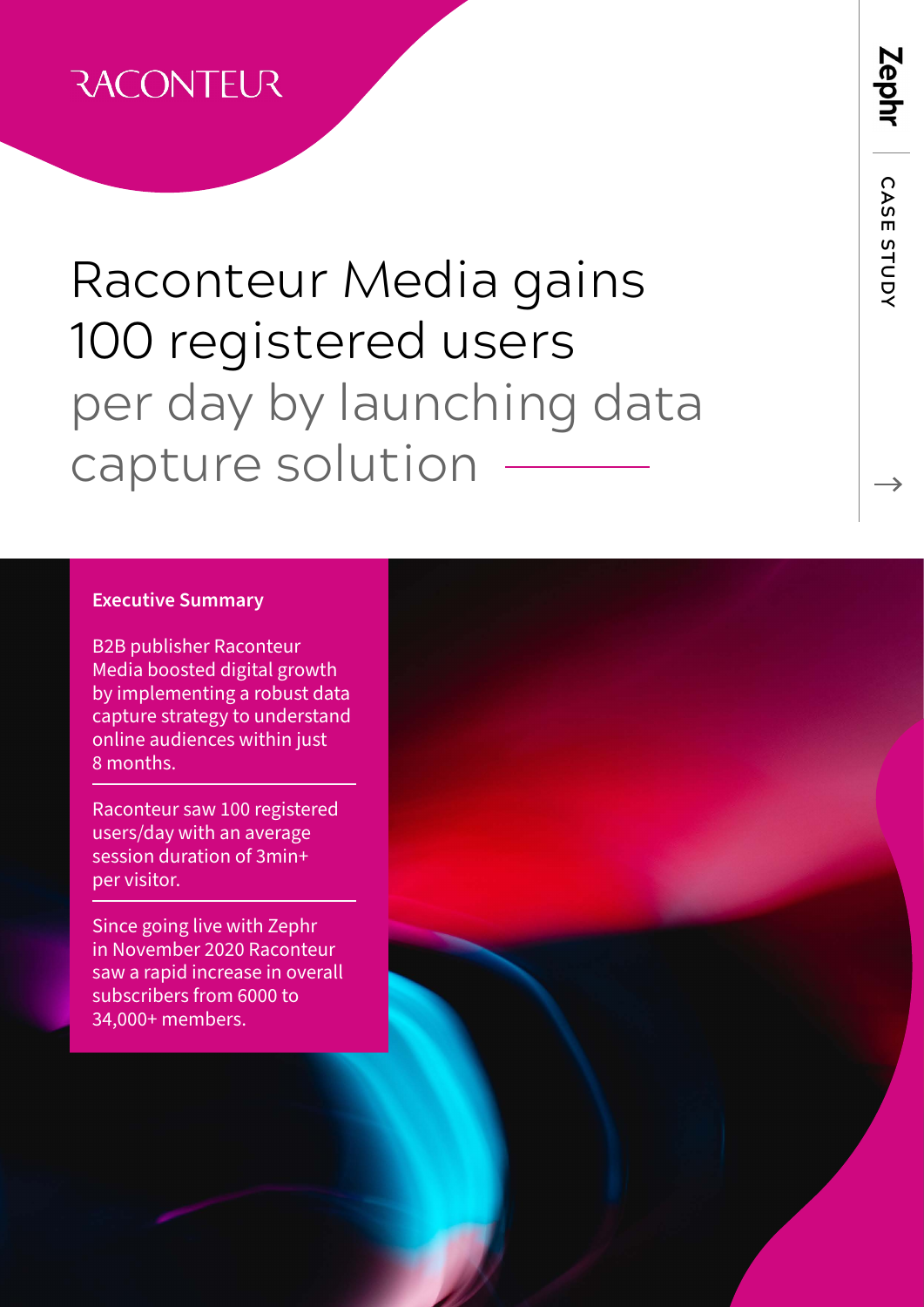#### **RACONTEUR**

### Introduction

Founded in 2008, Raconteur has grown the company considerably throughout the years, with media owners and content creators from all around the world becoming part of the business. Their goal is to produce high-quality articles that are carefully produced, stylishly designed, and deliver great value for senior business executives in various industries. They achieve this through regular, award-winning content from a selection of industryleading journalists and experts that cover a wide range of topics including business, finance, healthcare, tech, sustainability and lifestyle.

In recent efforts, their strategy has focused on increasing their digital presence and building a loyal online audience. To do this, Raconteur made the decision to collect first-party data on their own site. This meant they needed to look into platform solutions that would enable them to curate and build registration walls from scratch with ease.

#### "[Since using Zephr] We've gone from 6,000 to 34,000 overall newsletter subscribers."

Fayez Shriwardhankar, Head Of Data

 **CASE STUDY**

CASE STUDY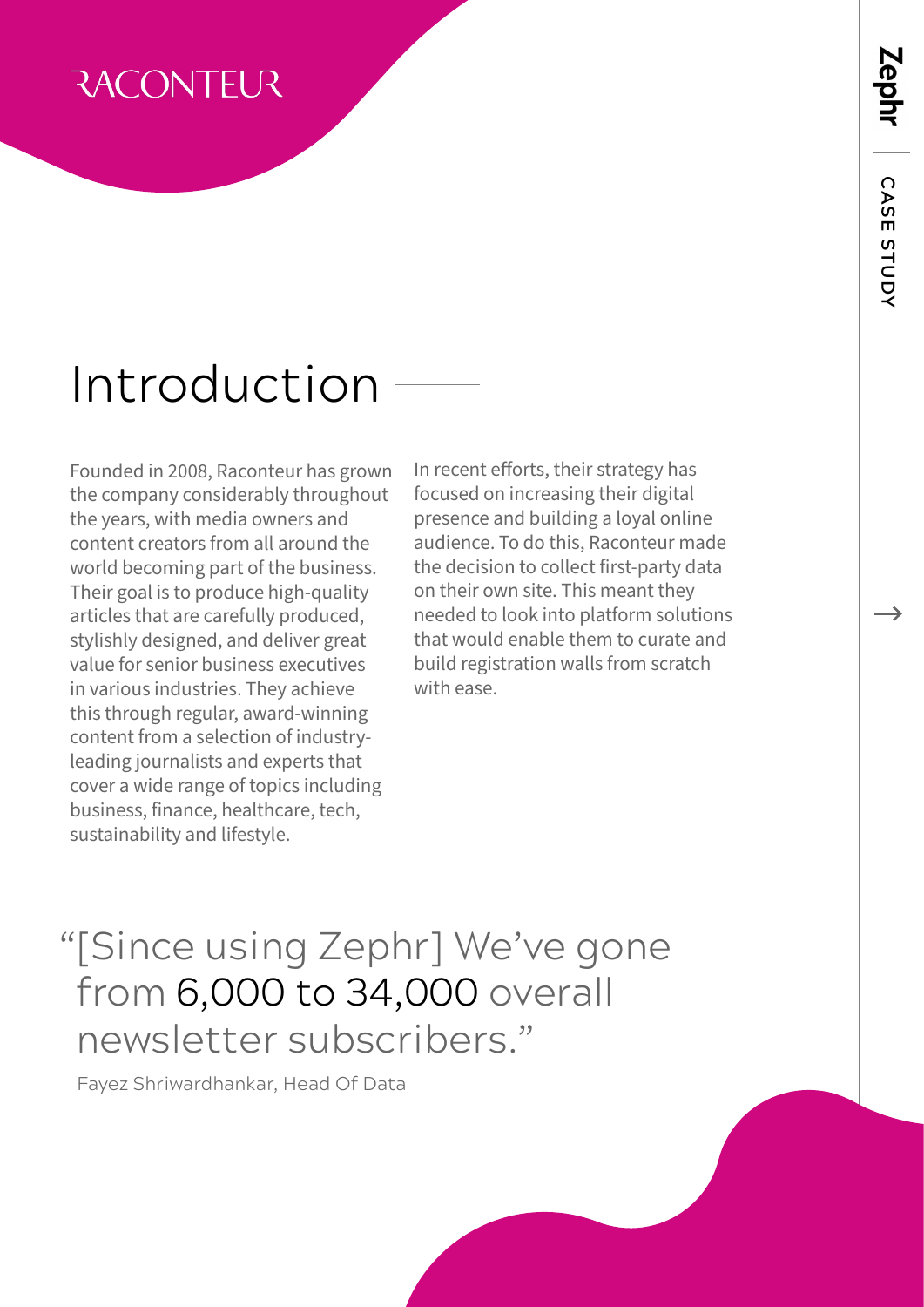# **CASE STUDY** CASE STUDY

#### **RACONTEUR**

# Challenge

Having primarily focused on printbased media through their partnership with the Times, Raconteur realised that in order to get more engagement and users on their own website, they needed to invest in digital capabilities. The biggest challenge they faced was not having a reliable, robust system in place for data collection. That meant they didn't know who was visiting their site, or why, and that became a real hindrance to content curation.

Raconteur wanted to make sure they were putting out content their readers found informative and useful and wanted to ensure non-returning users continued to come back, but they didn't have the right solutions in place to achieve this goal.

Since the digital part of their business was in the early stages, they were missing out on the opportunity to collect valuable first-party data, insights, and potential subscription revenue for the future.

In order to grow, it was absolutely essential to grasp a firm understanding of user behaviour, in order to enhance the user experience. Without this level of understanding, Raconteur wasn't able to deliver personalised content to boost engagement. In today's digital world, publishers who don't utilise reader data in this way will rapidly fall behind, as online readers become more and more accustomed to personalisation. That's why Raconteur were looking for a solution that allowed the team to identify unknown users, analyse findings, and make informed business decisions quickly.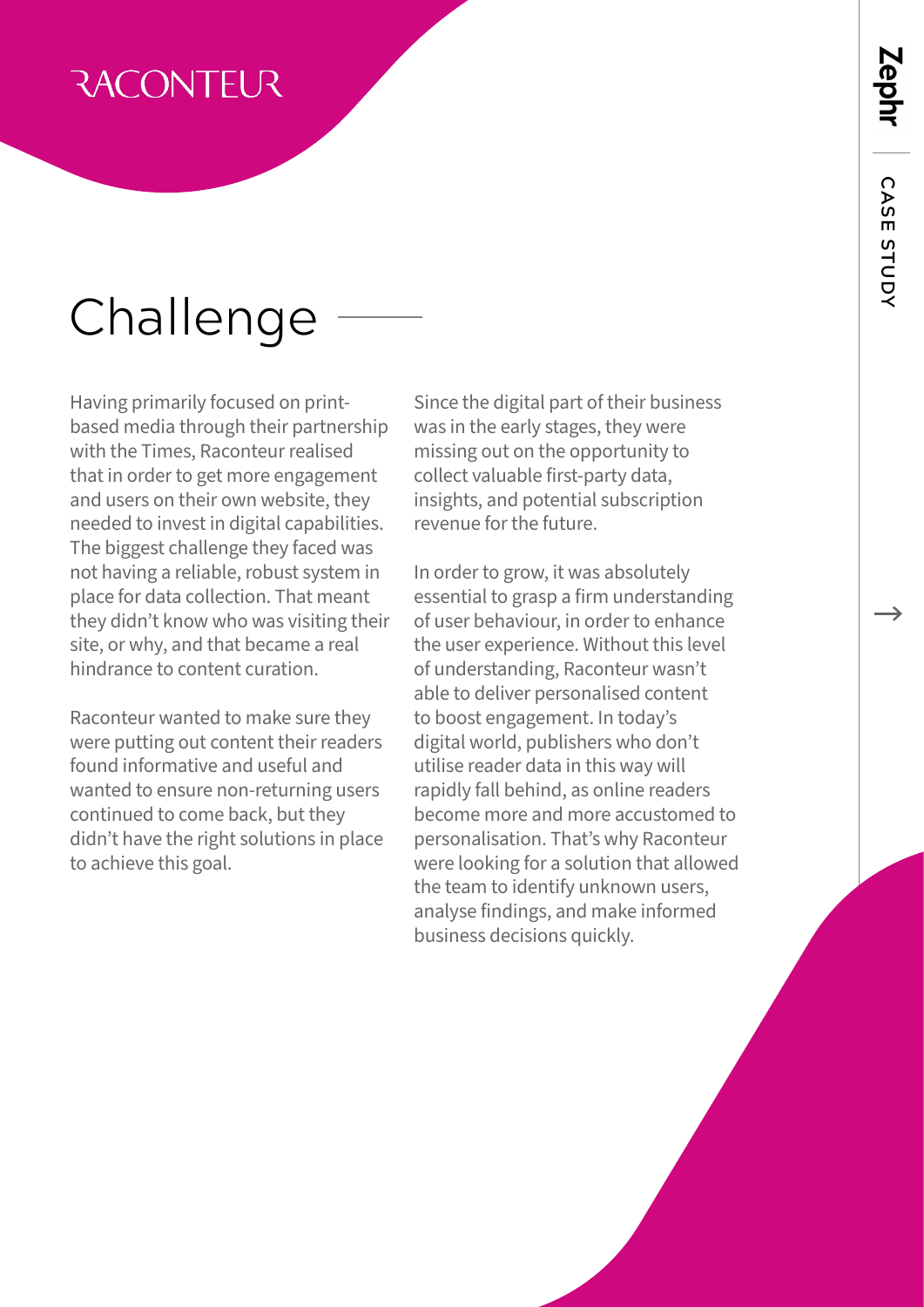# Zephr

#### **RACONTEUR**

# Solution

With a small data team, Raconteur wanted to identify anonymous users, without the complexity of writing extensive new code. They needed to employ a flexible solution that was easy to use and implement, clearly demonstrated user flow diagrams, and enabled their non-technical team to curate subscriber journeys without spending hours or days on it.

That solution was to use customisable, first-party data capture forms that could easily be applied to their site. Using Zephr, Raconteur were able to A/B test the best registration form options and modify, curate, update and integrate them quickly and effectively to produce the highest conversions.

Moreover, by using Zephr's identity module, Raconteur were able to incorporate visual design flow diagrams into their first-party data strategy, making it easy for their teams to implement, test and share new concepts without having to do any in-depth coding. This meant that nontechnical campaign managers could achieve enterprise capability with a consumer-grade interface.

"[We chose Zephr] because of ease of implementation. Zephr's 'lighter touch' and the confidence we had to be able to implement it without significantly changing much of the existing tech stack was key."

Fayez Shriwardhankar, Head Of Data